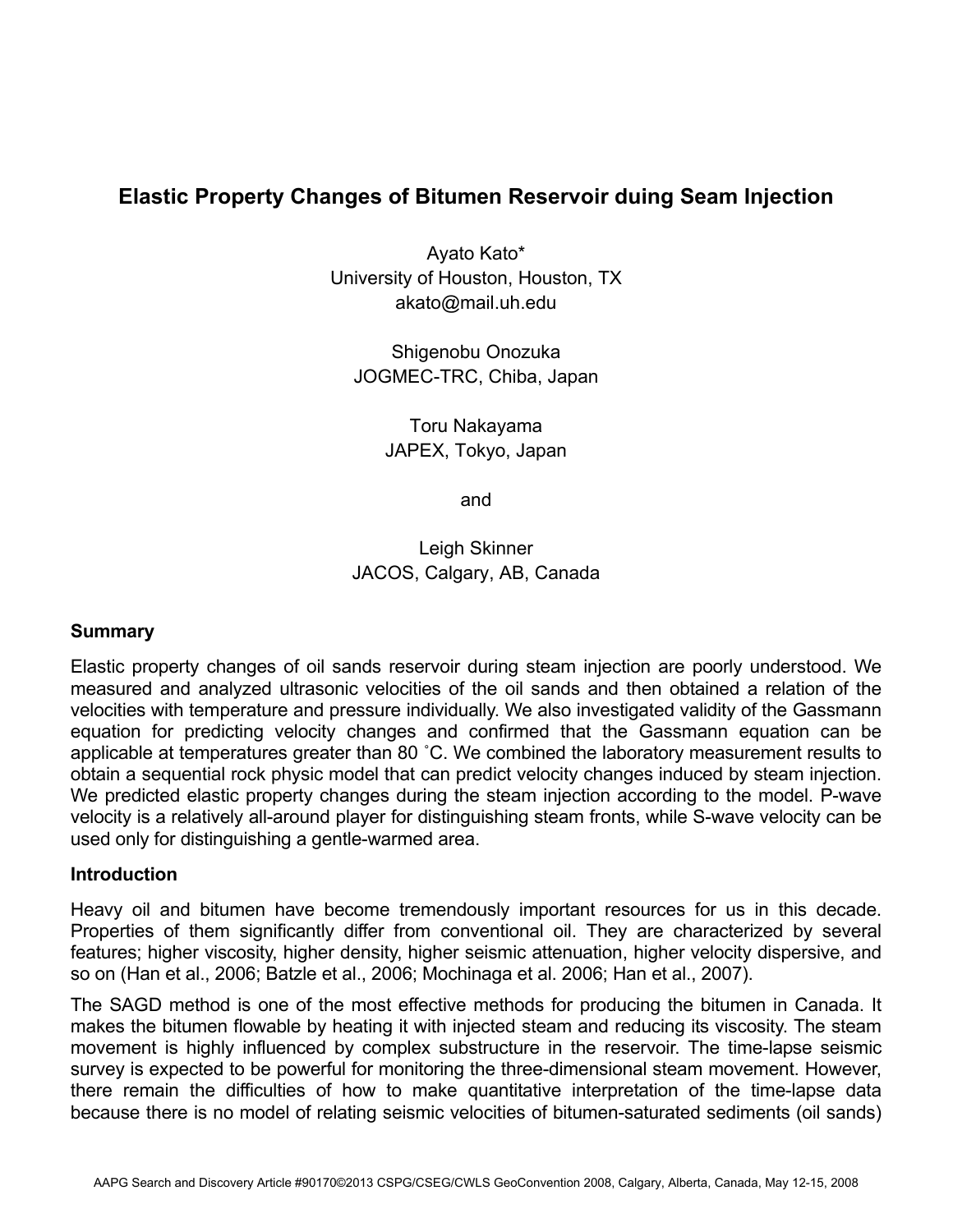directly with reservoir parameters (temperature, pressure, and saturation). This study aims to obtain a practical model which can predict sequential velocity changes during steam injection.

# **Oil Sands Sample**

We collected whole core of oil sands from the JACOS Hangingstone SAGD operation area in order to measure and analyze P- and S-wave velocities over a range of temperature and pressure. Because the oil sands are easily collapsed at room temperature due to poor-consolidated packing, we froze the whole core right after the core sampling to strengthen its packing by bitumen of which viscosity is increased. We cut the whole cores into blocks and carefully whittled four plug samples from the blocks by lathe. Then, the plug samples were carefully trimmed in order to be held firmly with transducers. The four plug samples are 1.5 inches in diameter and more or less 1 inch in length.

## **Ultrasonic Laboratory Measurements**

We applied the pluse-transmission method to measure P- and S-waves velocity of the oil sands with changing pressure and temperature separately. Figure 1 show the velocities as the function of differential pressure with constant temperature (10 ˚C). The P- and S-wave velocities gradually decrease with decreasing differential pressure. Appling a natural logarithm as a fitting curve, we obtain relationship between velocities and differential pressure,

$$
V_p = 0.0593 \cdot Log(P_{diff}) - 0.375 + V_{p_0}
$$
  
\n
$$
V_s = 0.0780 \cdot Log(P_{diff}) - 0.495 + V_{s_0}
$$
\n(1)

where  $P_{diff}$  is differential pressure (psi),  $V_P$  and  $V_S$  are P- and S-wave velocities (km/s), and  $V_{P0}$  and  $V_{SO}$  are P- and S-wave velocities (km/s) at the initial condition (differential pressure of 600 psi and temperature of 10 ˚C).



Figure 1: P- and S-wave velocities of the oil sands as the function of differential pressure.

Figure 2 shows P- and S-wave velocities of the oil sands as the function of temperature. Slope of the velocities to temperature significantly changes around 30 ˚C. Whereas P- and S-wave velocities steeply decreases at the lower temperature, P-wave velocity more gently decreases and S-wave velocity remains almost constant at the higher temperature. In the range of the lower temperature, it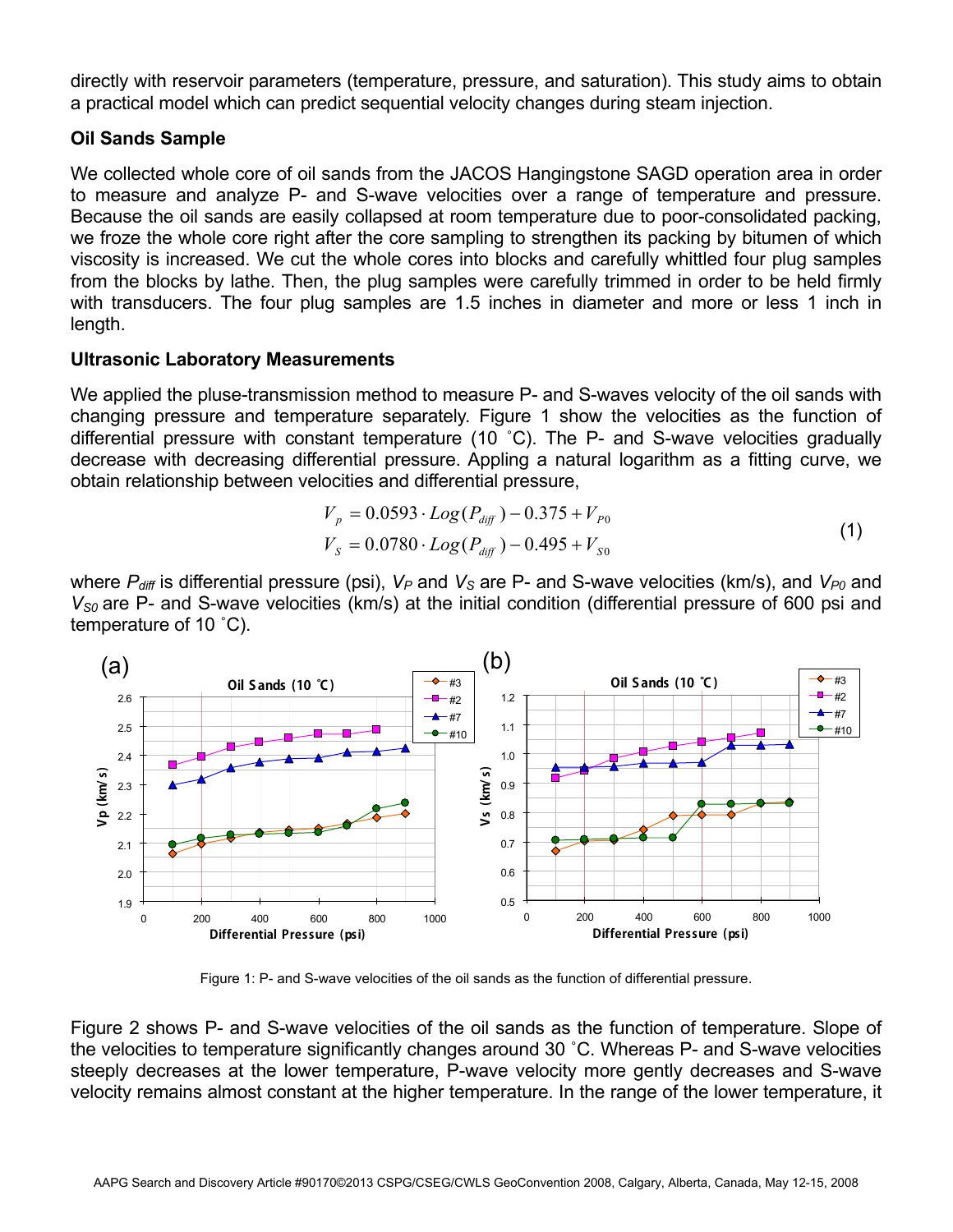is considered that bitumen works as pseudo-solid to stiffen grain frame moduli. This remarkable feature of bitumen may make P- and S-wave velocities increase.

We divided the velocities at a given temperature by velocity at 10 °C to obtain normalized velocity. The normalized velocities are fitted by two linear lines which cross each other at 30 ˚C.

$$
T \le 30^{\circ}\text{C}
$$
  
\n
$$
V_P/V_{P1} = -0.0055 \cdot T + 1.06
$$
  
\n
$$
V_S/V_{S1} = -0.0190 \cdot T + 1.19
$$
  
\n
$$
T > 30^{\circ}\text{C}
$$
  
\n
$$
V_P/V_{P1} = -0.0017 \cdot T + 0.94
$$
  
\n
$$
V_S/V_{S1} = -0.0006 \cdot T + 0.64
$$
 (2)

where T is the temperature (°C),  $V_{P1}$  and  $V_{S1}$  are P- and S-wave velocities (km/s) at temperature of 10 ˚C and differential pressure of 200 psi.



Figure 2: P- and S-wave velocities of the oil sands as the function of temperature.

### **Application of the Gassmann Equation**

We investigated validity of the Gassmann equation for predicting velocity changes. The dry frame moduli calculated based on the Gassmann equation remained almost constant at higher temperature than 80 ˚C and consistent with the theoretical calculation for unconsolidated grain packing. Moreover, velocities at the higher temperatures calculated by the Gassmann equation were fairly consistent with the actual measurement. Consequently, we concluded that the Gassmann equation can be applicable for predicting velocity changes at higher temperatures.

### **Sequential Rock Physics Model**

We combined the laboratory measurement results to obtain a sequential rock physic model that can predict sequential velocity changes induced by steam injection (Figure 3). Once steam is injected to the reservoir, the pressure front rapidly spreads to the periphery, and then the temperature front follows it. P- and S-wave velocities decrease due to the pore pressure increase as a natural logarithm relation with differential pressure. After the pressure change, the velocities decrease with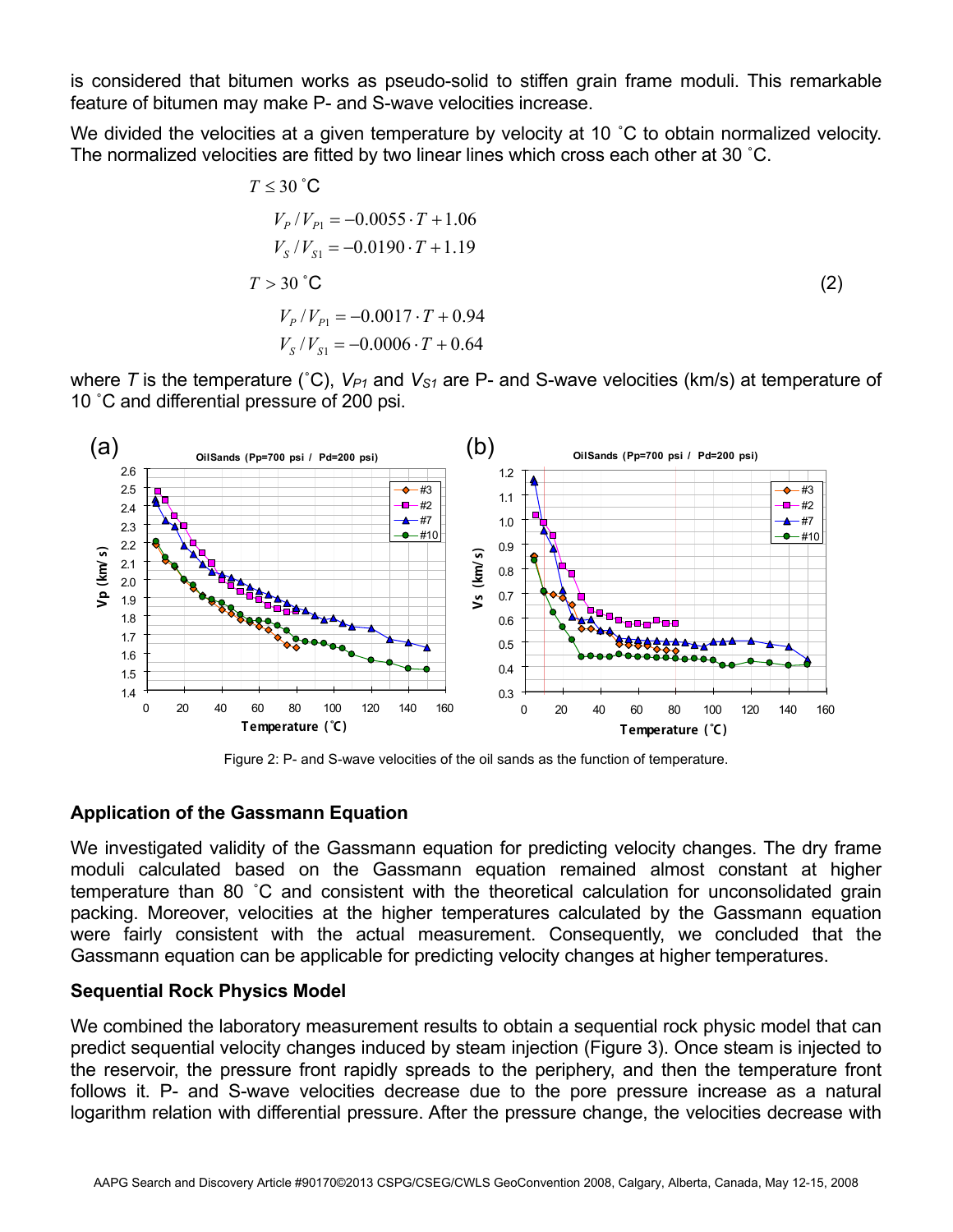increasing temperature as a linear relation, with a change in slope at 30 ˚C. Moreover, adjacent to injector well, bitumen is replaced by hot water or steam. The velocities at higher temperatures than 80 ˚C can be calculated based on the Gassmann equation.

We assume sequential reservoir conditions and simulate a velocity change under each condition base on the model. In the first pressure change, P- and S-wave velocities decrease. Then, in the next temperature increase, both P- and S-wave velocities significantly decrease, but amount of decrease of the S-wave velocity is relatively larger than the P-wave velocity that Vp/Vs ratio significantly increases. At temperatures greater than 30 ˚C, the P-wave velocity continues to decrease while the S-wave velocity remains almost constant (because shear modulus is thoroughly constant). Moreover, the P-wave velocity slightly increases at 200 ˚C, where bitumen is replaced by hot water which has faster P-wave velocity than bitumen. Finally, the fluid phase change from hot water to steam comes about at 260 ˚C, leading to significant P-wave velocity drop (while the S-wave velocity slightly increases due to a density decrease).



Figure 3: Sequential rock physics model for bitumen reservoir and cross plot between P- and S-wave velocities during steam injection based on the model

### **Conclusions**

We measured and analyzed the ultrasonic velocities of the oil sands acquired from the SAGD operation area and then obtained a relation of the velocities with temperature and pressure individually. We also investigated validity of the Gassmann equation for predicting velocity changes and confirmed it can be applicable at temperatures greater than 80 ˚C. We combined the laboratory measurement results to obtain a sequential rock physic model that can predict velocity changes induced by steam injection. P-wave velocity is relatively all-around player for distinguishing steam fronts because it gradually increases with the increasing distance from the injector. On other hand, the S-wave velocity can be used only for distinguishing gentle-warmed areas.